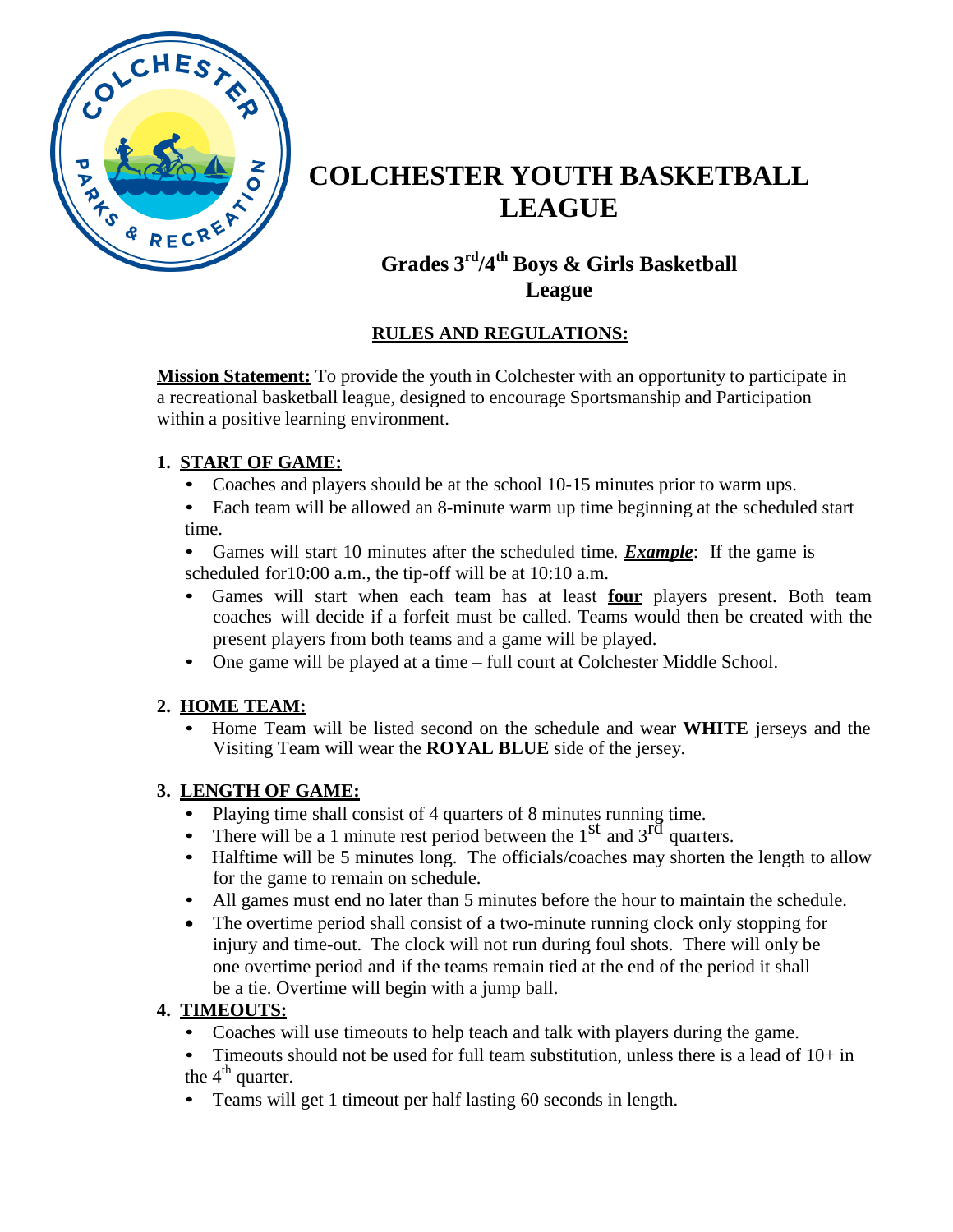#### **5. SUBSTITUTIONS:**

- Substitutions will be made during the game during any stoppage in play.
- Subs must report to the clock and wait until the official calls them into the game.
- All players must receive equal playing time. In the event of injury or other ailments, a player may be withdrawn from the game without penalty. Please notify the official and score keeper if this does occur.

## **6. STOPPAGE OF CLOCK:**

- Clock will stop on all time-outs.
- $\bullet$  In the 4<sup>th</sup> quarter, with one minute or less to play in games that are within 4 points, the clock will not start until the leading team crosses mid court. It is regular timed if possession is by the team behind. This eliminates the clock running out when teams can only play half-court defense.

#### **7. BASKETS & BALLS:**

- Baskets will be adjusted to 10 feet.
- 28.5 inch balls will be used.

#### **8. SCORE:**

• Score *will* be kept in our Grade 3/4 basketball.

#### **9. FREE THROWS:**

- Free Throws will be taken during games, **but only** on shooting fouls.
- Free Throws will be taught during practices.

#### **10. PERSONAL FOULS:**

- Our intentions are not to have children foul out of the games. Teach as they play and help them learn the right way to play the game.
- On a foul, the official/coach will stop play and award the opposing team possession for the ball.
- A player who continually fouls will receive a warning, or be assessed a technical foul.

#### **11. TECHNICAL FOULS:**

- Technical fouls = Possession of the ball to the opposing team at half court.
- Technical fouls are slamming the ball, rude to an official or coach, altercation with another player, inappropriate language, and excessive fouls.
- At any point in time the referees and/or coach may sit out a child for un-sportsman like conduct. Sportsmanship and safe play must be observed.

## **12. COURT RULES & VIOLATIONS:**

- A team has 10 seconds to advance the ball to the front-court.
- Back-court violations will be called.
- Three seconds in the lane/paint will be called on the offensive end. Officials will remind players to keep moving before making the call.
- The court lines are considered "out".

#### **13. DEFENSE:**

- Man-to-man defense will be played.
- No zone trapping or double teaming will be allowed.
- Players will be allowed to steal the ball from other players when they are dribbling or passing.